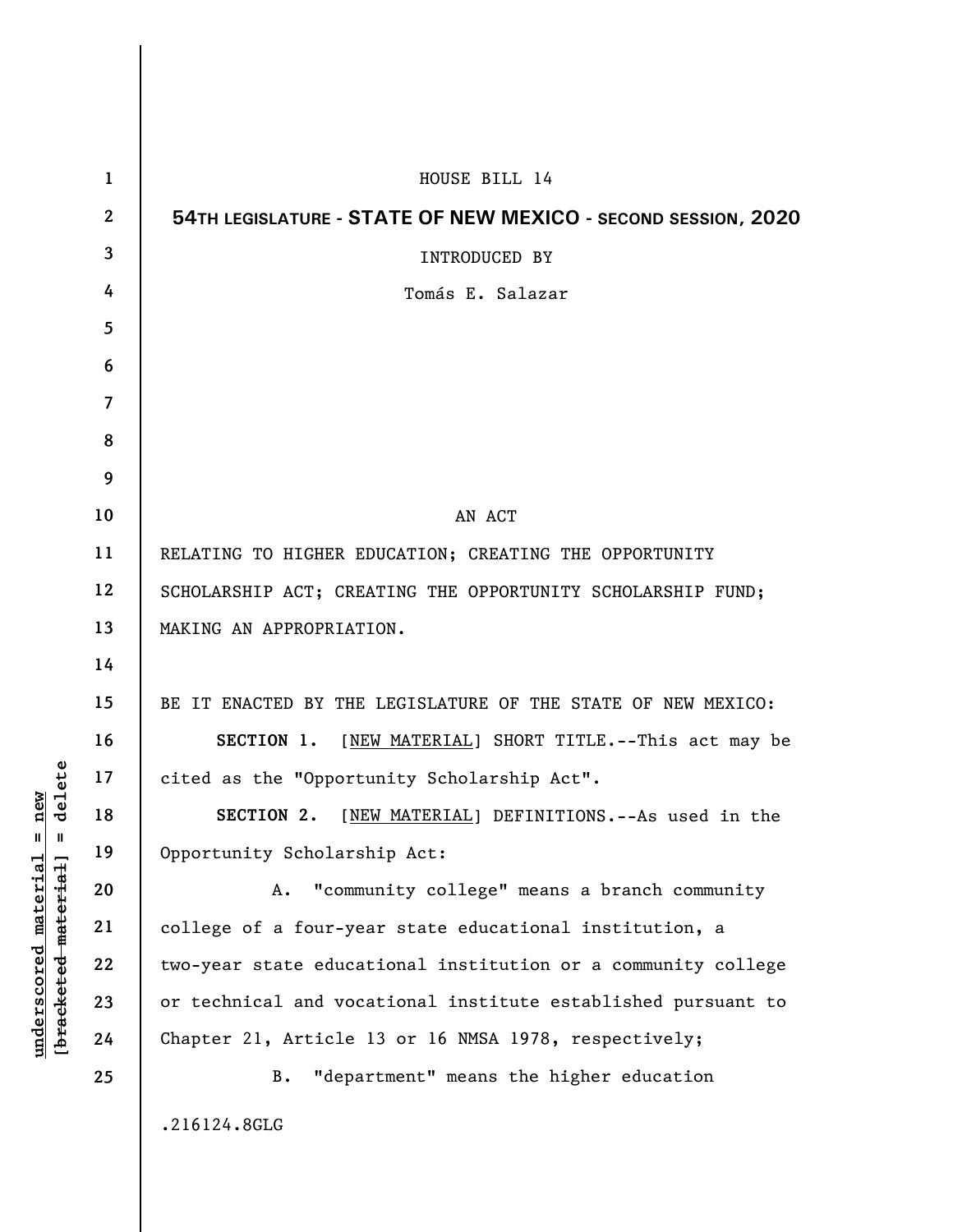**1**  department;

**2 3 4 5 6 7 8 9 10 11**  C. "eligible institution" means a public postsecondary educational institution or tribal college that has a current and valid memorandum of understanding regarding institution eligibility with the department, and which memorandum of understanding is approved by the department; D. "full time" means fifteen or more credit hours each program semester of the regular academic year in four-year programs and twelve or more credit hours each program semester of the regular academic year in two-year programs; E. "fund" means the opportunity scholarship fund;

F. "opportunity scholarship" means the scholarship that provides tuition and fees assistance per program semester for a qualified student attending an eligible institution;

G. "program semesters" means those semesters for which a qualified student may receive an opportunity scholarship;

H. "public post-secondary educational institution" means a state educational institution or a community college;

I. "qualified student" means a recent graduate learner or a returning student learner;

J. "recent graduate learner" means a full-time student who does not have an associate's, bachelor's, master's or doctoral degree and who graduated from a public or accredited private New Mexico high school or who received a

.216124.8GLG

 $\frac{1}{2}$  intereted material = delete **[bracketed material] = delete**  $underscored material = new$ **underscored material = new**

**12** 

**13** 

**14** 

**15** 

**16** 

**17** 

**18** 

**19** 

**20** 

**21** 

**22** 

**23** 

**24** 

**25**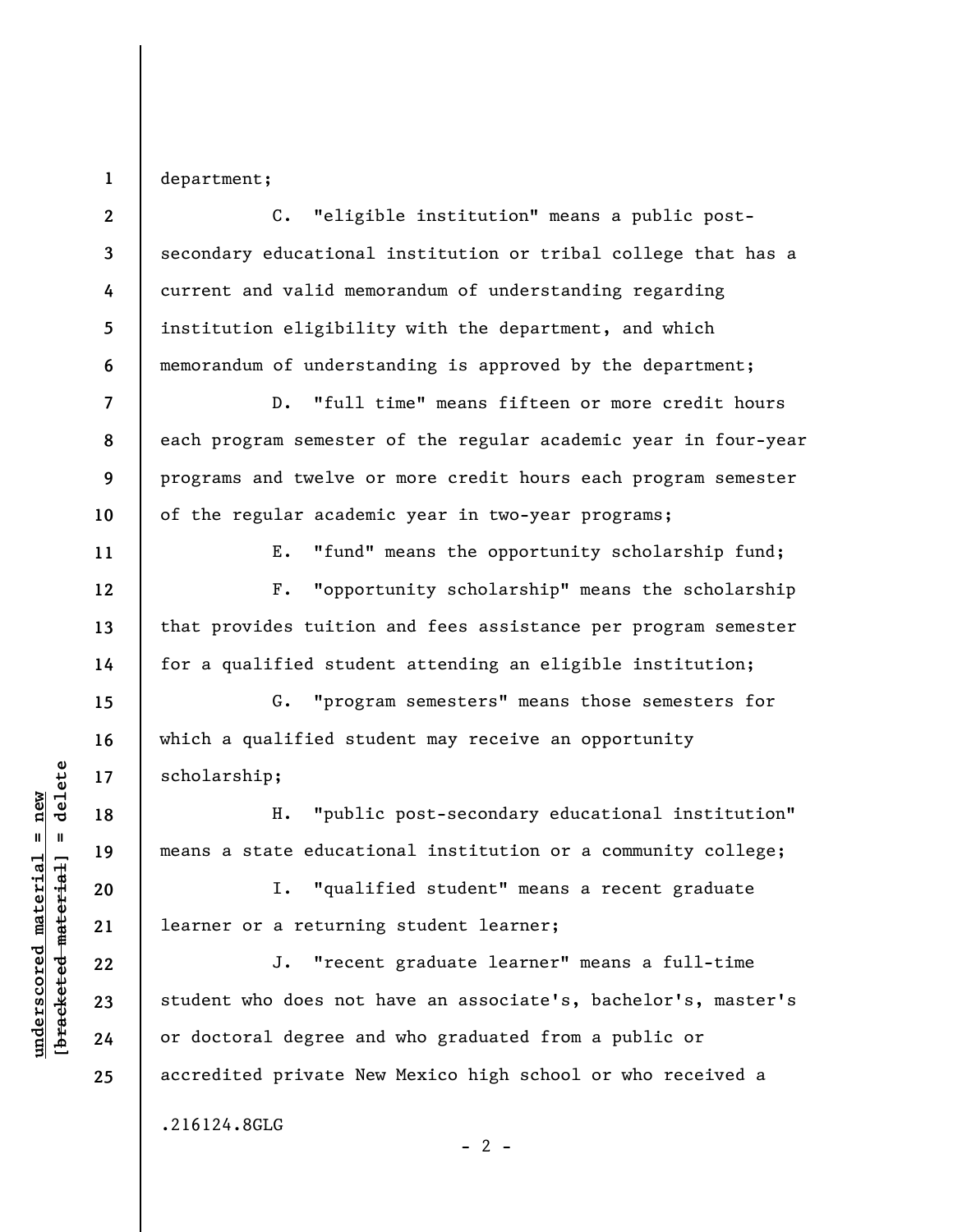**1 2 3**  high school equivalency credential while maintaining residency in New Mexico and who: (1) either:

**4 5 6 7**  (a) within sixteen months of graduation or receipt of a high school equivalency credential, was accepted for entrance to and attended an eligible institution; or

**8 9 10 11 12**  (b) within four months of graduation or receipt of a high school equivalency credential, began service in the United States armed forces and, within sixteen months of completion of honorable service or medical discharge from the service, attended an eligible institution; and

(2) successfully completed the first semester at an eligible institution with a grade point average of 2.5 or higher on a 4.0 scale during the first semester of full-time enrollment and maintains a cumulative grade point average of 2.5 or higher on a 4.0 scale at an eligible institution;

K. "returning student learner" means a student twenty-four years of age or older who has a high school diploma or who has received a high school equivalency credential and who does not have an associate's, bachelor's, master's or doctoral degree, who has been a resident of New Mexico for the preceding twelve consecutive months and who maintains a cumulative grade point average of 2.0 or higher on a 4.0 scale at an eligible institution;

.216124.8GLG

 $\frac{1}{2}$  of  $\frac{1}{2}$  and  $\frac{1}{2}$  and  $\frac{1}{2}$  and  $\frac{1}{2}$  and  $\frac{1}{2}$  and  $\frac{1}{2}$  and  $\frac{1}{2}$  and  $\frac{1}{2}$  and  $\frac{1}{2}$  and  $\frac{1}{2}$  and  $\frac{1}{2}$  and  $\frac{1}{2}$  and  $\frac{1}{2}$  and  $\frac{1}{2}$  and  $\frac{1}{2}$  an **[bracketed material] = delete**  $underscored material = new$ **underscored material = new**

**13** 

**14** 

**15** 

**16** 

**17** 

**18** 

**19** 

**20** 

**21** 

**22** 

**23** 

**24** 

**25** 

 $-3 -$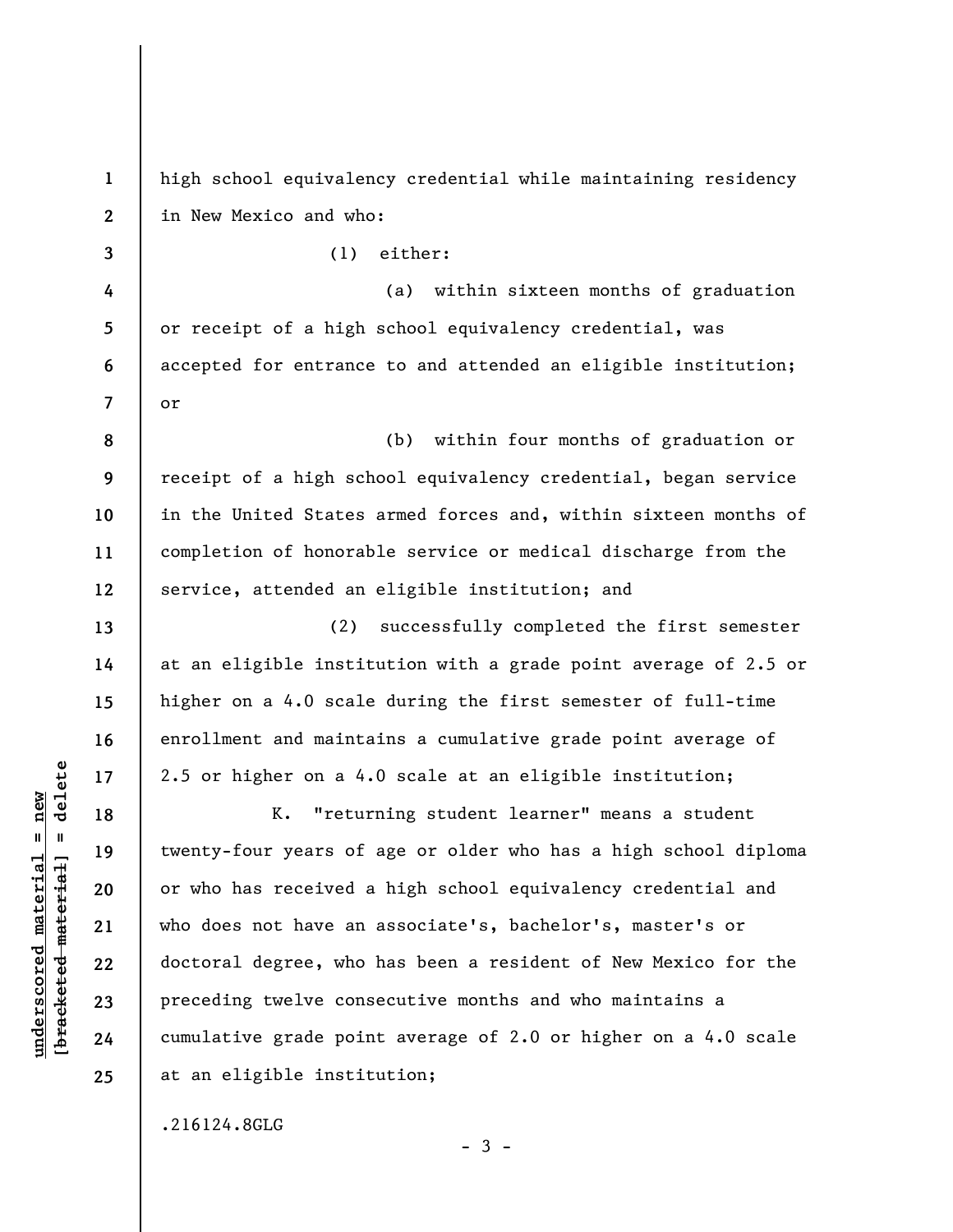**1 2 3 4 5 6 7 8 9 10 11 12 13 14 15 16 17 18 19 20 21 22 23 24 25**  L. "state educational institution" means an institution of higher education enumerated in Article 12, Section 11 of the constitution of New Mexico; M. "tribal college" means a tribally, federally or congressionally chartered eligible institution located in New Mexico that is accredited by the higher learning commission; and N. "tuition and fees" means mandatory costs paid by or for a qualified student to an eligible institution for coursework. **SECTION 3.** [NEW MATERIAL] OPPORTUNITY SCHOLARSHIPS AUTHORIZED--QUALIFIED STUDENTS.-- A. To the extent that money is available in the fund, the boards of regents or governing bodies of eligible institutions shall award opportunity scholarships in department-approved amounts to qualified students attending their respective eligible institutions. B. A qualified student is eligible to receive an opportunity scholarship; provided that the student maintains residency in New Mexico and: (1) for a recent graduate learner, for a maximum of seven program semesters, achieves the earlier of: (a) completion of a full-time course load per program semester up to one hundred eighty credit hours; or .216124.8GLG - 4 -

 $\frac{1}{2}$  intereted material = delete **[bracketed material] = delete**  $underscored material = new$ **underscored material = new**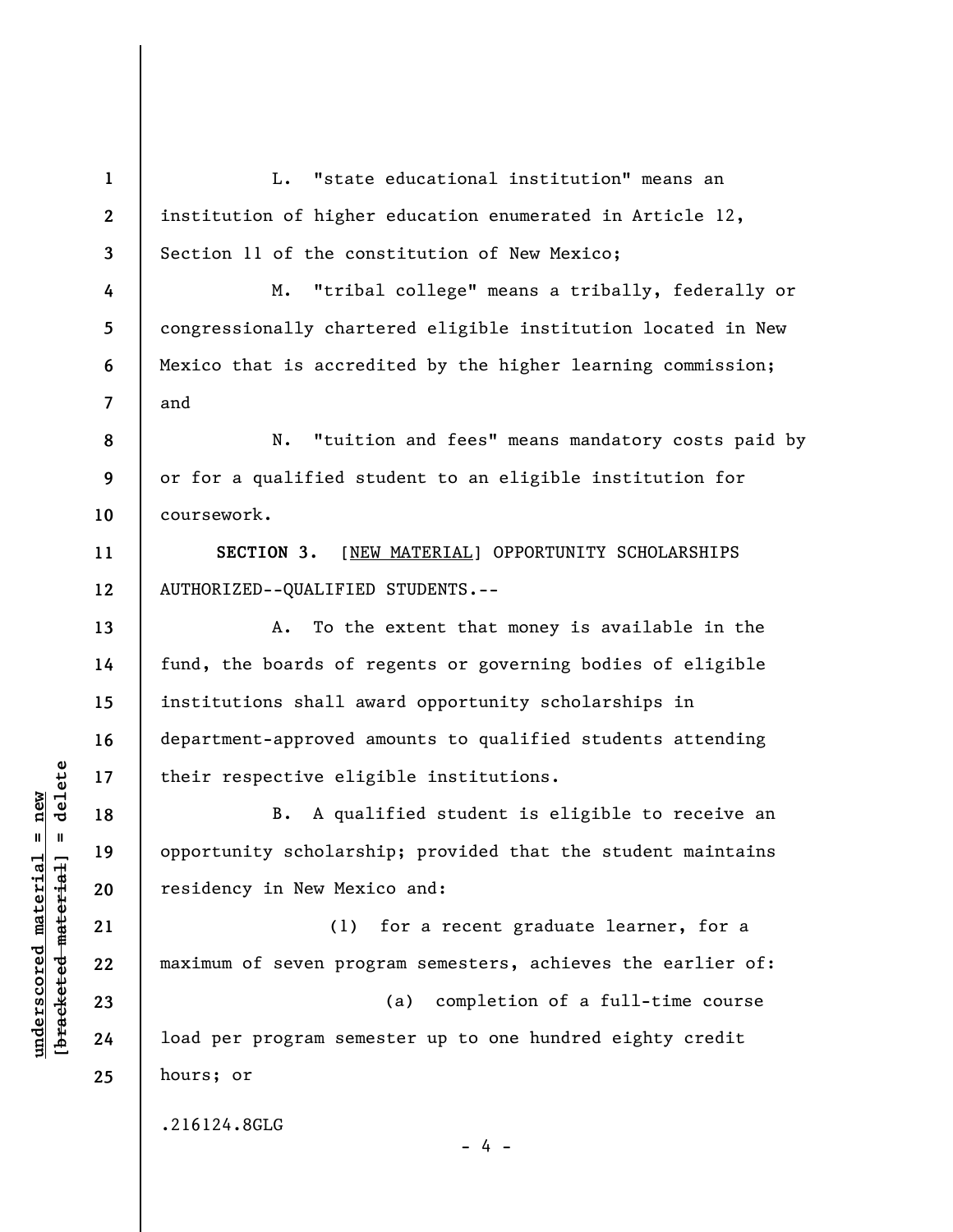**1 2 3 4 5 6 7 8 9 10 11 12 13 14 15 16 17 18 19 20 21 22 23 24 25**  (b) receipt of a bachelor's degree; and (2) for a returning student learner, for a maximum of ten program semesters, achieves the earlier of: (a) completion of six or more credit hours per program semester up to ninety credit hours; or (b) receipt of a certificate or associate's degree. C. No qualified student shall simultaneously receive an opportunity scholarship as a recent graduate learner and a returning student learner. D. For students with disabilities who may require accommodations, the department, in consultation with the student and the office at the eligible institution that serves students with disabilities, shall review the maximum number of consecutive program semesters of eligibility and adjust it as deemed reasonable and appropriate, based on the student's disability needs. In no case, however, shall eligibility extend beyond fourteen consecutive program semesters. The definition of "qualified student" notwithstanding, a New Mexico resident who had to leave the state to receive an education pursuant to the federal Individuals with Disabilities Education Act shall be eligible for an opportunity scholarship if the student graduated from an accredited high school in another state and otherwise meets the qualifications for an opportunity scholarship pursuant to the definition of "qualified student"

.216124.8GLG

**underscored material = new [bracketed material] = delete**

 $\frac{1}{2}$  of  $\frac{1}{2}$  and  $\frac{1}{2}$  and  $\frac{1}{2}$  and  $\frac{1}{2}$  and  $\frac{1}{2}$  and  $\frac{1}{2}$  and  $\frac{1}{2}$  and  $\frac{1}{2}$  and  $\frac{1}{2}$  and  $\frac{1}{2}$  and  $\frac{1}{2}$  and  $\frac{1}{2}$  and  $\frac{1}{2}$  and  $\frac{1}{2}$  and  $\frac{1}{2}$  an  $underscored material = new$ 

 $- 5 -$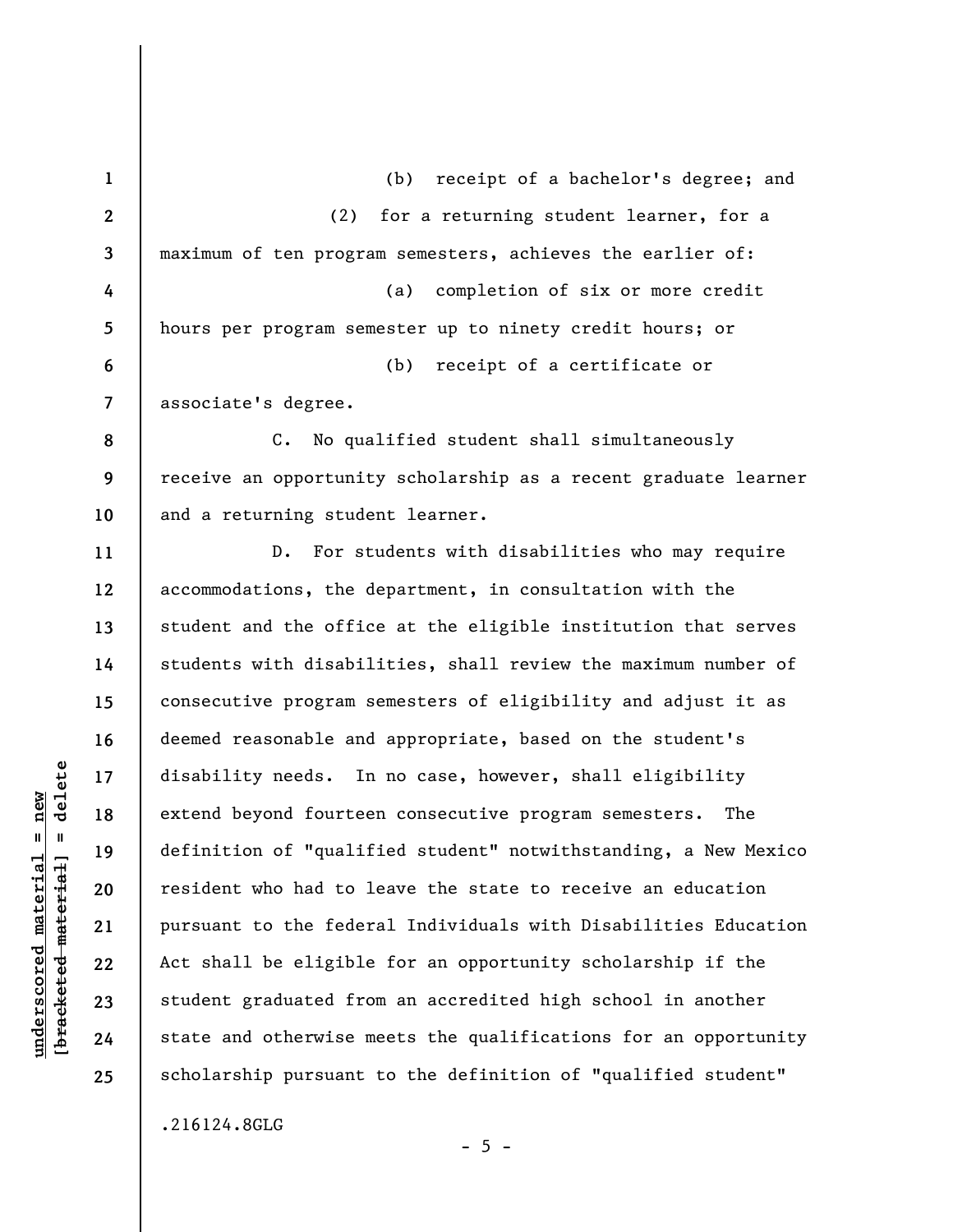**1** 

**2** 

**3** 

**4** 

**5** 

**6** 

**7** 

**13** 

**14** 

**15** 

**16** 

**17** 

**18** 

**19** 

**20** 

**21** 

**22** 

**23** 

**24** 

**25** 

**underscored material = new [bracketed material] = delete**

 $b$ racketed material] = delete  $underscored material = new$ 

and this section.

**SECTION 4.** [NEW MATERIAL] OPPORTUNITY SCHOLARSHIP AMOUNT.--

A. Prior to June 1 of each year, based on the amount appropriated by the legislature from the fund and on the projected enrollment at all eligible institutions, the department shall:

**8 9 10**  (1) determine the total amount of money necessary to pay for all opportunity scholarships for recent graduate learners at eligible institutions;

**11 12**  (2) determine the award amount for returning student learners at eligible institutions; and

(3) notify all eligible institutions of the determinations made pursuant to Paragraphs (1) and (2) of this subsection.

B. The department shall distribute to all eligible institutions an amount not to exceed the remaining balance in the fund; and an amount that shall pay the balance of the full cost of tuition and fees at the eligible institution after all state and federal non-loan-based student financial aid has been paid to or on behalf of the student.

**SECTION 5.** [NEW MATERIAL] OPPORTUNITY SCHOLARSHIP FUND CREATED--PURPOSE.--

A. The "opportunity scholarship fund" is created in the state treasury. The fund consists of all money

.216124.8GLG

 $- 6 -$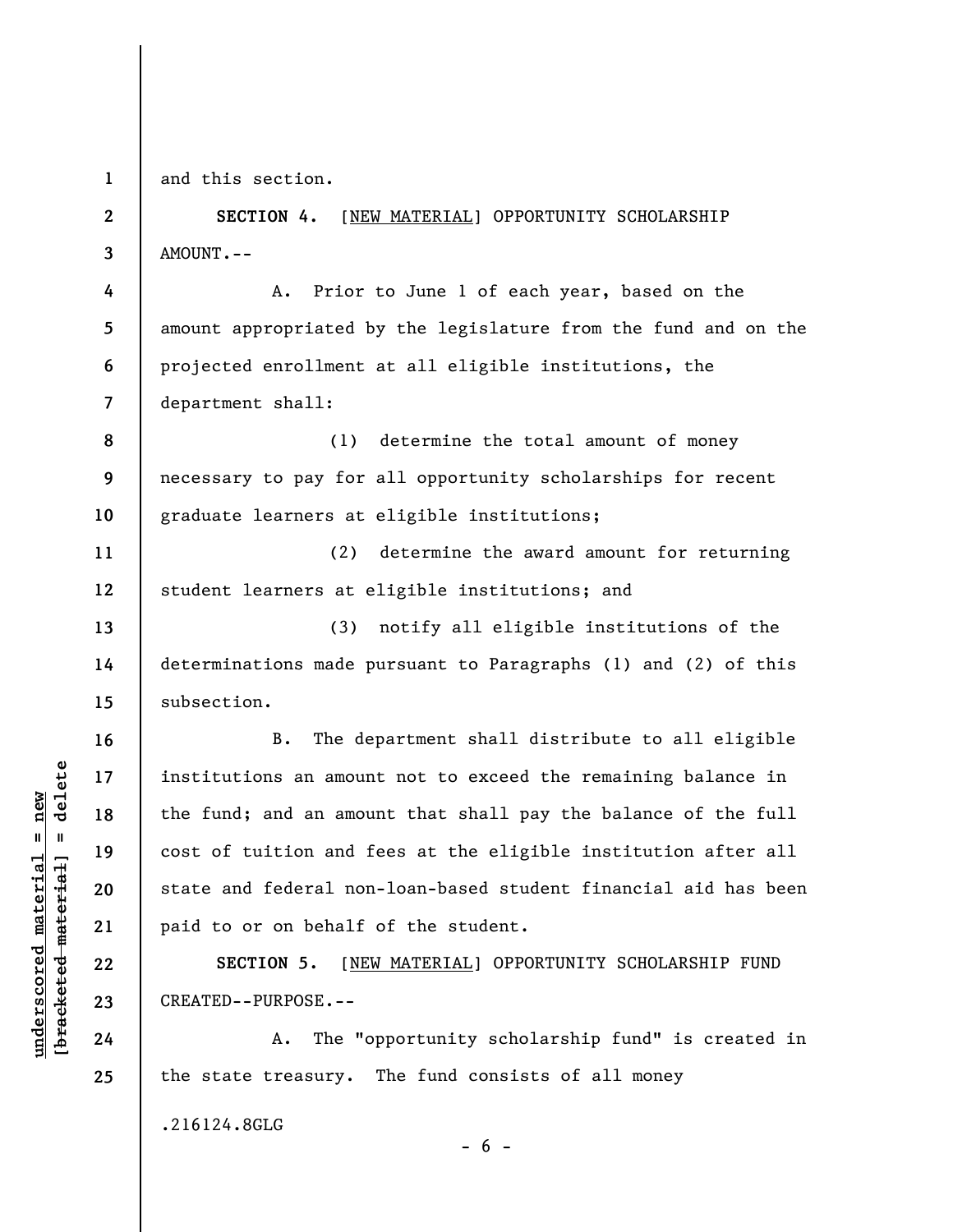appropriated to the fund and any grants, gifts and bequests made to the fund. The fund shall be administered by the department. Earnings from investment of the fund shall accrue to the credit of the fund. Any balance in the fund at the end of any fiscal year shall remain in the fund for appropriation by the legislature as provided in this section.

**7 8 9 10 11**  B. Money in the fund is subject to appropriation by the legislature to the department for distribution to eligible institutions to provide tuition and fee assistance for qualified students as provided for in the Opportunity Scholarship Act.

**SECTION 6.** [NEW MATERIAL] DEPARTMENT RULEMAKING AND REPORTING.--

A. The department shall promulgate rules setting forth explicit criteria in accordance with the Opportunity Scholarship Act for:

(1) student qualification and continuing eligibility;

(2) calculating the opportunity scholarship award amount pursuant to Section 4 of the Opportunity Scholarship Act and guidelines for the administration of the opportunity scholarship program; and

(3) requirements for the memoranda of understanding regarding institution eligibility to participate in the opportunity scholarship program.

- 7 -

.216124.8GLG

 $\frac{1}{2}$  intereted material = delete **[bracketed material] = delete**  $underscored material = new$ **underscored material = new**

**1** 

**2** 

**3** 

**4** 

**5** 

**6** 

**12** 

**13** 

**14** 

**15** 

**16** 

**17** 

**18** 

**19** 

**20** 

**21** 

**22** 

**23** 

**24** 

**25**